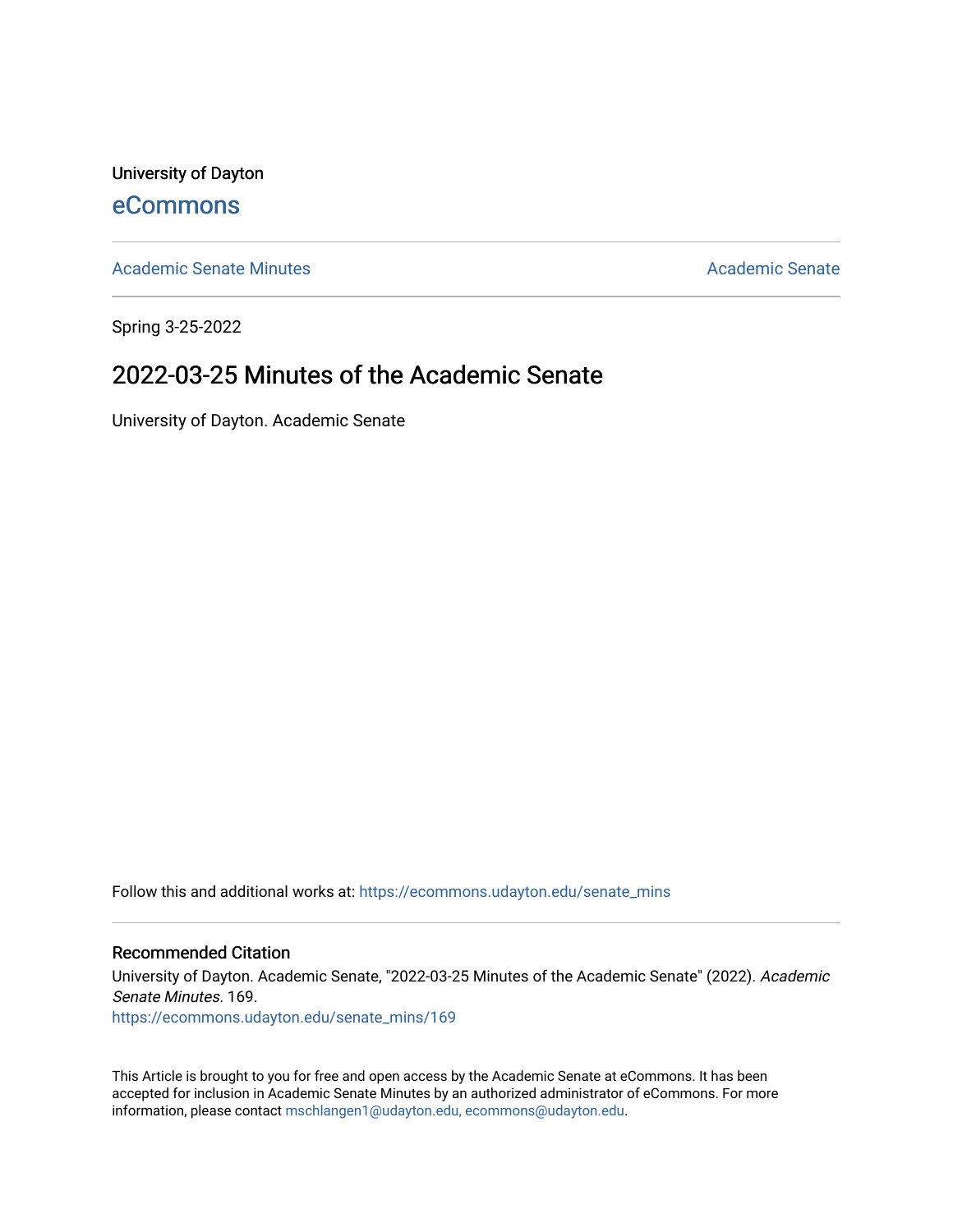### Minutes Meeting of the University of Dayton Academic Senate 25 March 2022 KU Ballroom, 3:30-5:30 p.m. Sam Dorf, President

Present: Sam Dorf (President), Carissa Krane (Vice President), Lee Dixon (Secretary), Allison Kinney, Andrew Strauss, Chris Roederer, Craig Looper, Greg Elvers, Jim Farrelly (Faculty Board Guest), Jay Janney, Jennifer Dalton, Joanna Abdallah, Jon Fulkerson, Kathy Webb, Molly Keane-Sexton, Paul Benson, Philip Appiah-Kubi, Sarah Cahalan, Sarah Webber, Sayeh Meisami, Sharon Gratto, Jenna Borrelli, Grant Neeley, Camryn Justice, Grace Pierucci, Laurel Bird, Lauren Markert, Alison Carr-Chellman, Andrew Sarangan, Art Busch, Danielle Poe, Ryan McEwan, Harold Merriman,

Absent: Trevor Collier, Andrea Wells, John White, Connie Bowman, Jada Brown, Neomi DeAnda, Katherine Kohnen, Margie Pinnell, Dan Reyes, Andy Slade,

Guests: Andrew Moyer, Becki Lawhorn, Darcy Setter, Susan Brown, Carolyn Phelps, Phil Anloague, Tom Skill, Corinne Daprano, Sabrina Neeley, Mark Hillman, J.D. Wentzel, Jane Koester, Julie Banks, Kevin Poindexter

| <b>Agenda Item</b>                                   | <b>Action</b>                                                                                                                                                                                                                                                                                                                                        | <b>Material</b>                                     |
|------------------------------------------------------|------------------------------------------------------------------------------------------------------------------------------------------------------------------------------------------------------------------------------------------------------------------------------------------------------------------------------------------------------|-----------------------------------------------------|
|                                                      |                                                                                                                                                                                                                                                                                                                                                      |                                                     |
| <b>Opening Prayer</b><br>- Danielle Poe              |                                                                                                                                                                                                                                                                                                                                                      |                                                     |
| Attendance                                           | Attendance sheets were passed around.                                                                                                                                                                                                                                                                                                                |                                                     |
| Minutes—February 18,<br>2022                         | Approved unanimously with minor revisions.                                                                                                                                                                                                                                                                                                           | Draft Minutes from<br>February 18, 2022             |
| Announcements                                        | Sam shared that the Faculty Board is holding a<br>session on Academic Freedom on Monday,<br>March 28, 2022.                                                                                                                                                                                                                                          |                                                     |
| Proposed Changes to<br>the Honor Code<br>- Lee Dixon | Discussion was brief and centered around the<br>portion of the policy that pertains to students who<br>are found to have violated the academic honor<br>code not being permitted to drop or withdraw the<br>course in which the violation occurred.<br>Procedures will need to be implemented to ensure<br>this portion of the policy is adhered to. | DOC 2022-05:<br>Revisions to Academic<br>Honor Code |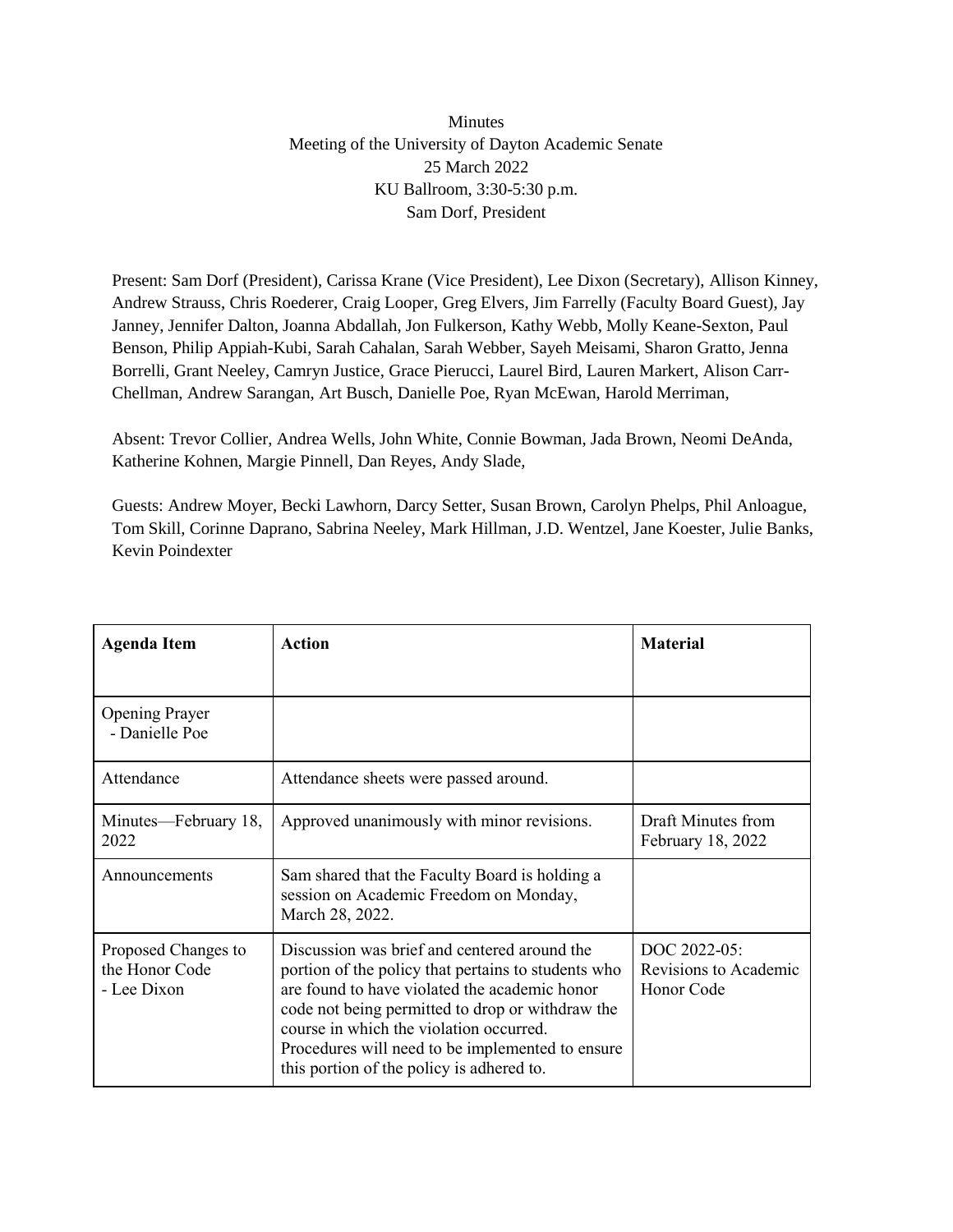|                                                                                                                                                | Vote was unanimously in favor of the revisions to<br>the policy.                                                                                                                                                                                                                                                                                                                                                                                                                                                                                                                                                                                                                                                                                                                                                                                                                                                                           |                                                                                         |
|------------------------------------------------------------------------------------------------------------------------------------------------|--------------------------------------------------------------------------------------------------------------------------------------------------------------------------------------------------------------------------------------------------------------------------------------------------------------------------------------------------------------------------------------------------------------------------------------------------------------------------------------------------------------------------------------------------------------------------------------------------------------------------------------------------------------------------------------------------------------------------------------------------------------------------------------------------------------------------------------------------------------------------------------------------------------------------------------------|-----------------------------------------------------------------------------------------|
| <b>Expansion of Midterm</b><br>Grading for AY 22-23<br>- Sam Dorf                                                                              | Sam shared background information regarding<br>the expansion of the emergency expansion of<br>midterm grading and presented the policy for<br>extending the expansion. The proposed extension<br>of this expansion is only for AY22-23.<br>Questions arose regarding how the information<br>provided in mid-term grades can and will be used<br>to foster student success (i.e., what processes do<br>they trigger?). Becki Lawhorn was able to answer<br>from the gallery about the information that<br>students get when a D or F is reported (including<br>support that is available to them $-$ the advisor gets<br>the information as well).<br>Discussion followed that primarily focused on the<br>needs of students to receive regular feedback on<br>their academic performance and ways in which<br>the SSN can assist with this endeavor.<br>VOTE: Unanimous approval                                                           | DOC 2022-06:<br><b>Extension of Changes</b><br>to Midterm Grading<br>Policy for AY22-23 |
| Plans for Future<br><b>Expansion of Midterm</b><br>Progress Reports and<br>the Use of the Student<br><b>Success Network</b><br>- Becki Lawhorn | Becki presented statistics regarding SSN on how<br>many flags or alerts were raised in FA21,<br>including referrals, appointments, etc. She<br>discussed to-dos (these are for students who are<br>on academic probation $-$ it's a success plan for<br>them to get out of probation). She discussed how<br>students making appointments through SSN saves<br>time for students and staff/faculty. She provided<br>information on what the SSN allows us to do and<br>how it helps students by informing them what<br>they need to do.<br>Becki also discussed recent and pending<br>enhancements – implementing starfish exporter<br>(near completion).<br>69% of courses use the gradebook even the<br>slightest (at least one grade) – she stated that<br>there is room for progress.<br>One comment pointed to how it is difficult in the<br>arts to use the current form. Becki stated that she<br>would welcomes input from faculty. |                                                                                         |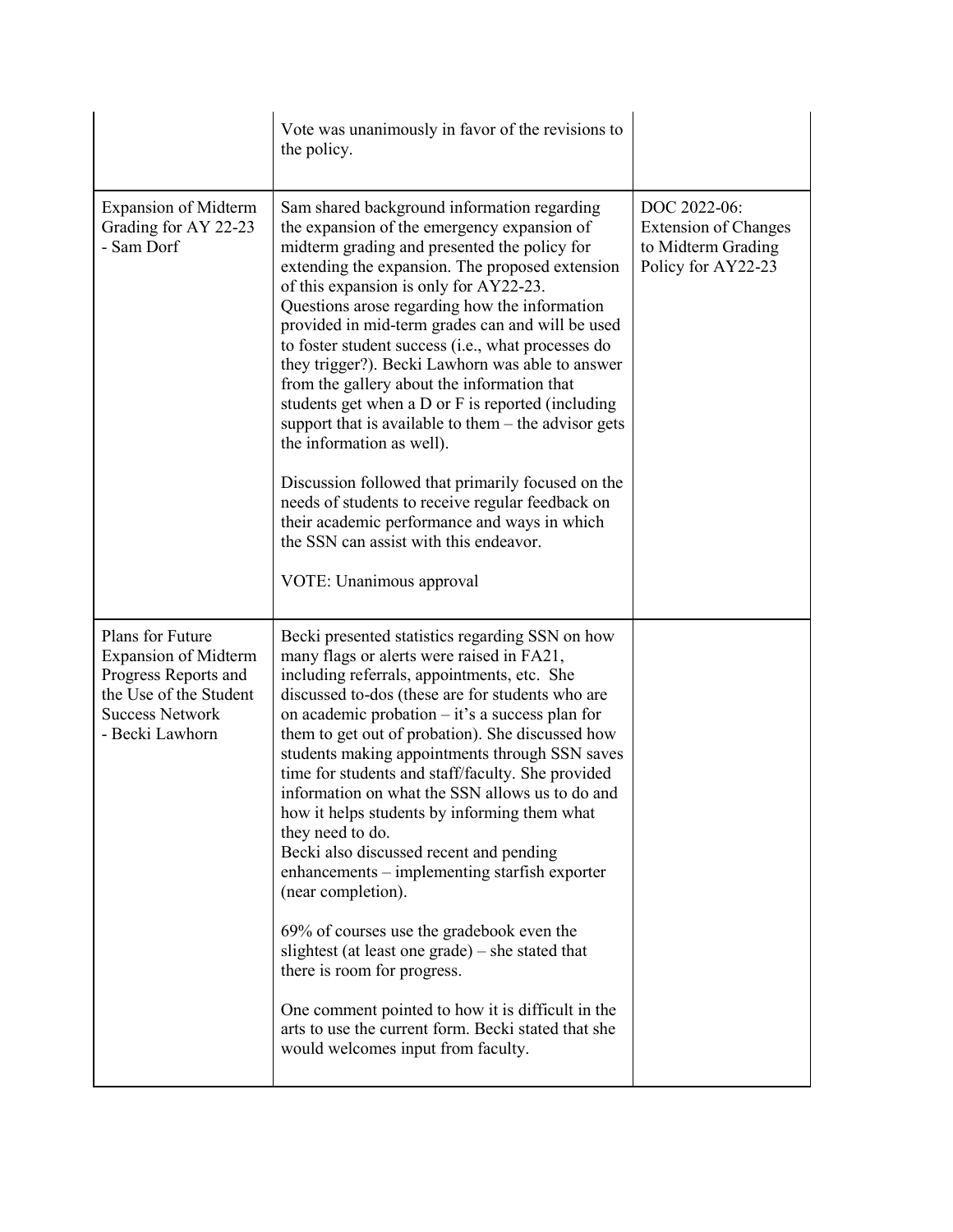|                                                                                                                     | Student senators highlighted how they would<br>benefit from want more midterm academic<br>performance information.<br>There was also discussion regarding the need for<br>training for SSN.                                                                                                                                                                                                                                                                                                                |                |
|---------------------------------------------------------------------------------------------------------------------|------------------------------------------------------------------------------------------------------------------------------------------------------------------------------------------------------------------------------------------------------------------------------------------------------------------------------------------------------------------------------------------------------------------------------------------------------------------------------------------------------------|----------------|
| <b>Update on Bookstore</b><br>Process<br>- Julie Banks and<br>Kevin Poindexter                                      | Julie and Kevin shared information regarding<br>changes in the textbook marketplace, including<br>the adoption of more e-books, the reduction in<br>availability of used books, supply chain<br>shortages, etc. They also discussed why books are<br>sometimes not available to students the first week<br>of class (only 5% of the times is this the case).<br>They finished by providing resources that are<br>available to both students and faculty that can<br>help with textbook delivery and usage. |                |
| <b>Committee Reports</b><br>APC--Neomi DeAnda<br>FAC--Carissa Krane<br><b>SAPC-- Sharon Gratto</b><br>ECAS-Sam Dorf | Reports sent to Lee Dixon to be appended to the<br>minutes.                                                                                                                                                                                                                                                                                                                                                                                                                                                | See appendices |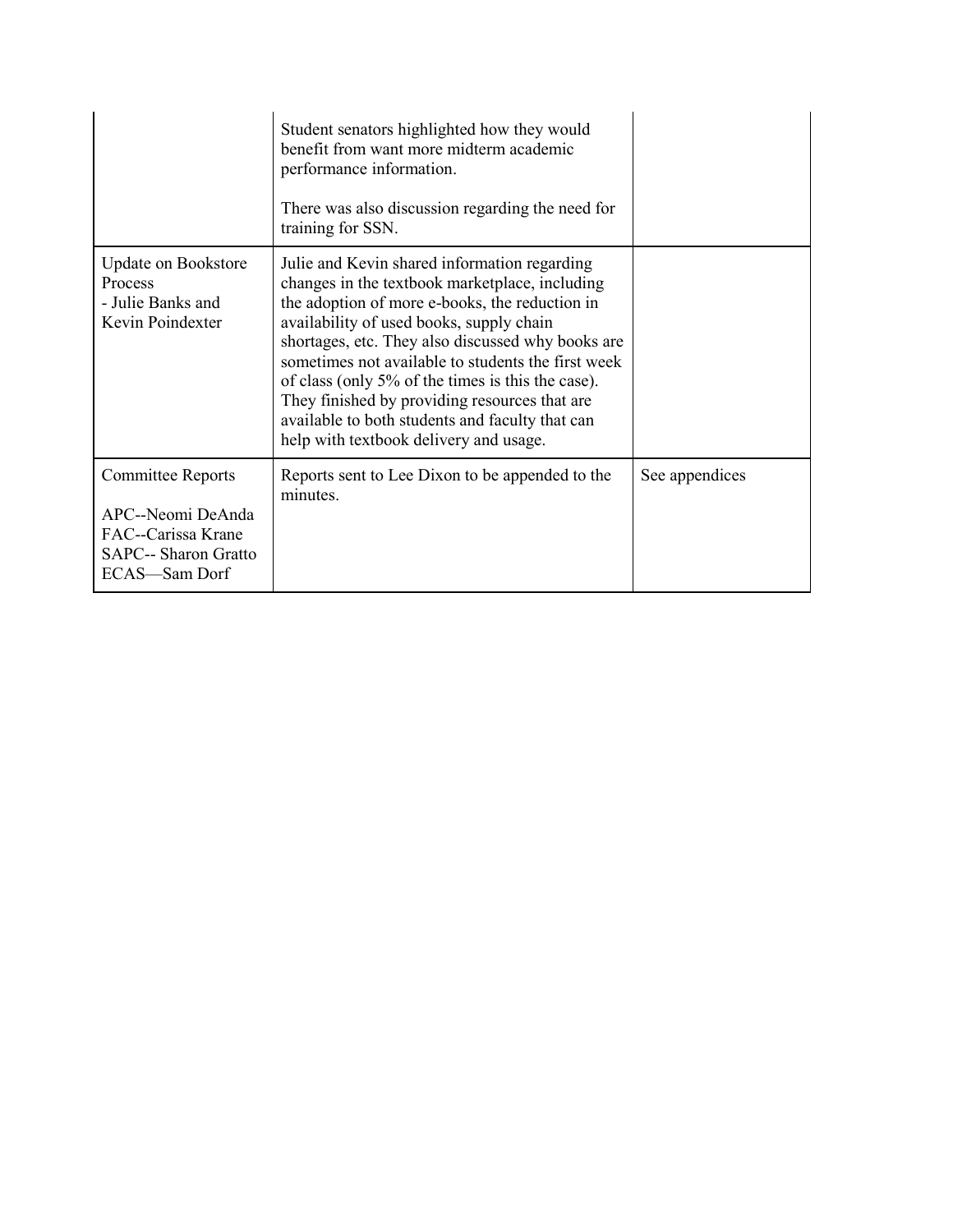#### **SAPC Report (submitted by Sharon Gratto)**

The SAPC has concluded its work for this academic year on the administration and use of Student Evaluations of Teaching and on revisions to the Academic Honor Code, the latter of which was presented at today's meeting for further discussion and a vote. SET proposals have been reviewed by the FPC and remain under review by the APC. Pending a positive vote today by the Senate, the revised Academic Honor Code, including a revised filing form and a related procedural flow chart, will be moved forward from the Senate to the Provost. The SAPC Chair thanks all SAPC colleagues for their dedicated and collegial work this semester that yielded positive results.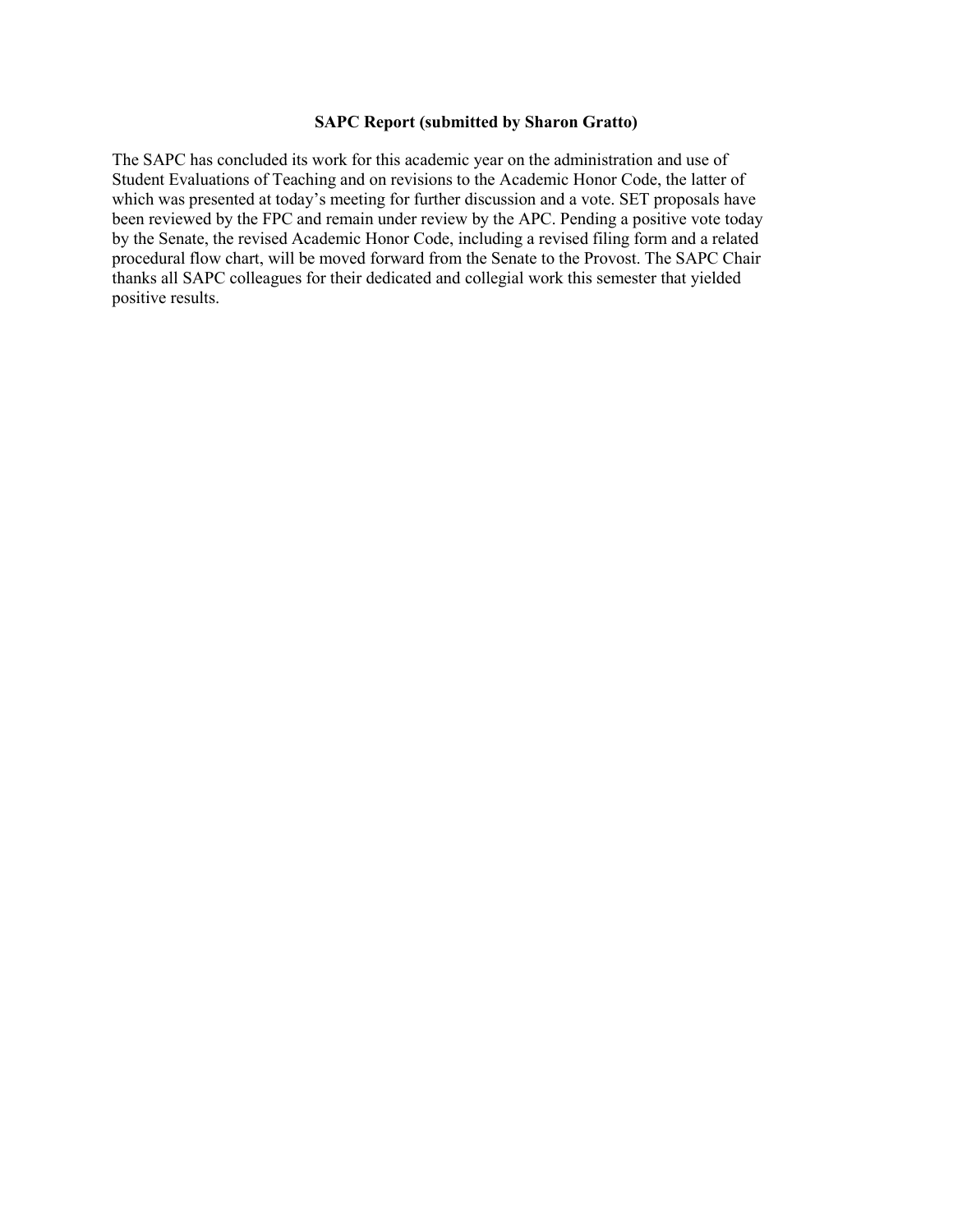#### **FAC Report (submitted by Carissa Krane)**

FAC continues work on the charges related to the FT NTT promotion policies. FAC has 1.) created a combined document that merges the specific content from the Lecturer and Clinical Faculty/Faculty of Practice promotion policies; 2.) introduced language consistent with the revisions made to the UPTP related to DE&I, professional development, and recognition of the multiple ways in which faculty contribute to the mission of the institution; 3.) added "librarianship" to the clinical faculty section; 4.) created a draft of a single University NTT Faculty Promotion Committee with representation from FT NTT Faculty; 5.) engaged in consultation on how best to integrate all FT NTT faculty under one of the existing FT NTT Faculty promotion pathways. Discussion of a draft of this document is planned for an upcoming Senate meeting. The FAC is also pursuing consultation with ECAS and APC on how best to move forward with the charge related to "interpreting SET" based on the recommendations from SAPC.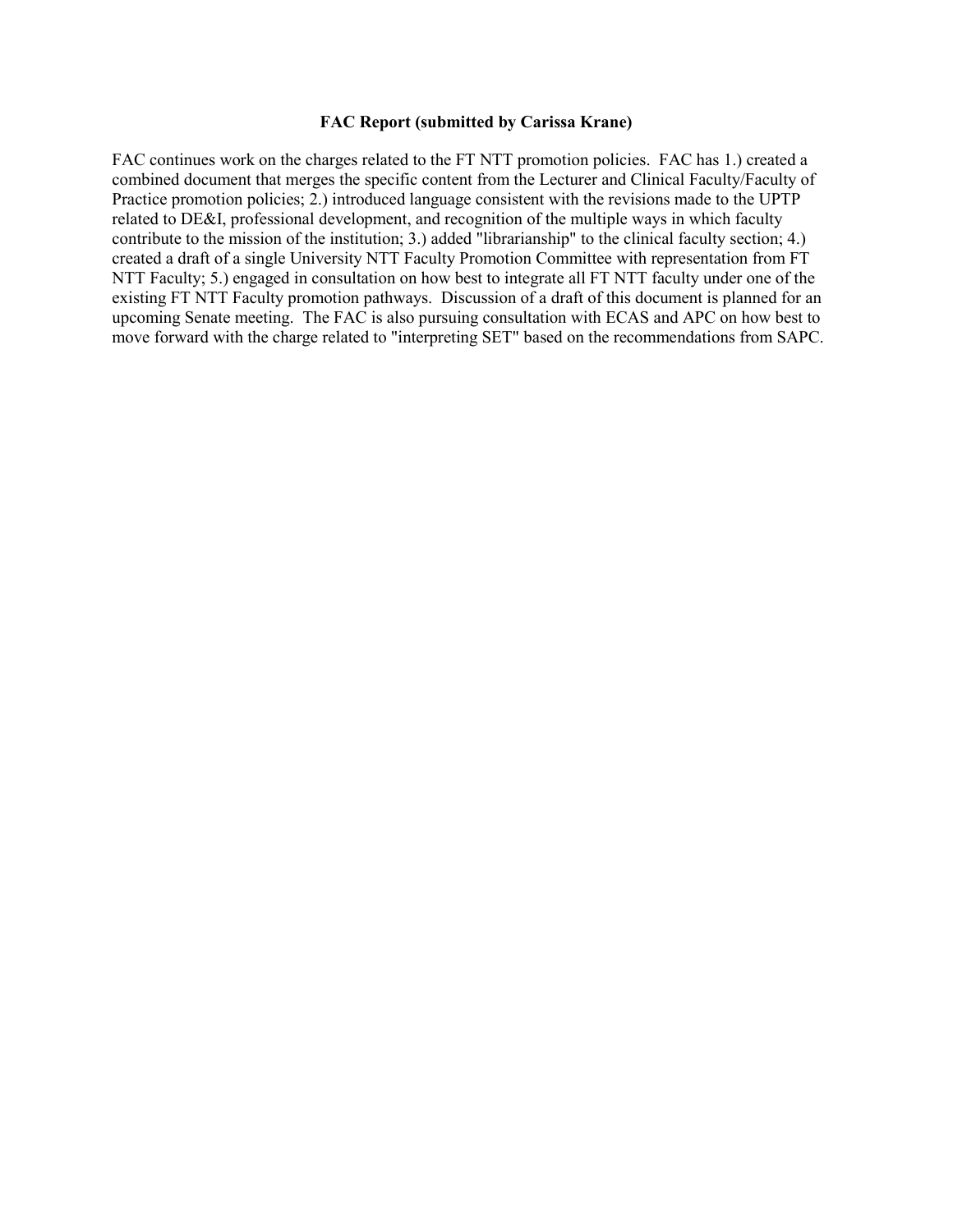#### **ECAS Report (submitted by Sam Dorf)**

ECAS meets weekly and continues to prioritize discussion and consultation on ensuring open, transparent, and responsible governance. We have had guests discuss the following topics with ECAS (1) Student Success Network and Midterm Grading systems and (2) the new Executive Director of the Equity Compliance Office, Tanya Pinkelton, gave an update.

Action items from ECAS include: (1) approving revisions to the Academic Honor Code to bring to the Senate. (2) a one-year extension of the midterm grading policy from AY21-22 into AY22-23 to bring to the Senate. (3) approved the discontinuation of Global Manufacturing Systems Engineering Technology Program in SOE. (4) approved three new or returning members to serve on CAP-C.

In addition, ECAS continues to discuss and work on the following initiatives: (1) a collaboration with Faculty Board on informational session on academic freedom (2) student concerns over housing charges during the spring break (3) the administration and use of SET (4) coordination between academic and PATH/AVIATE curricula (5) collaboration with bookstore (5) discussion of pathways to promotion for faculty.

ECAS receives weekly updates from the Path Forward committee and CSIT. The ECAS meeting time is Friday mornings 10am - 11:30am in SM113B. The Senate President holds open office hours in the MEC lounge in Alumni Hall on Mondays from 2pm to 3pm and in Fitz Hall 461 on Thursdays from 11am to noon.